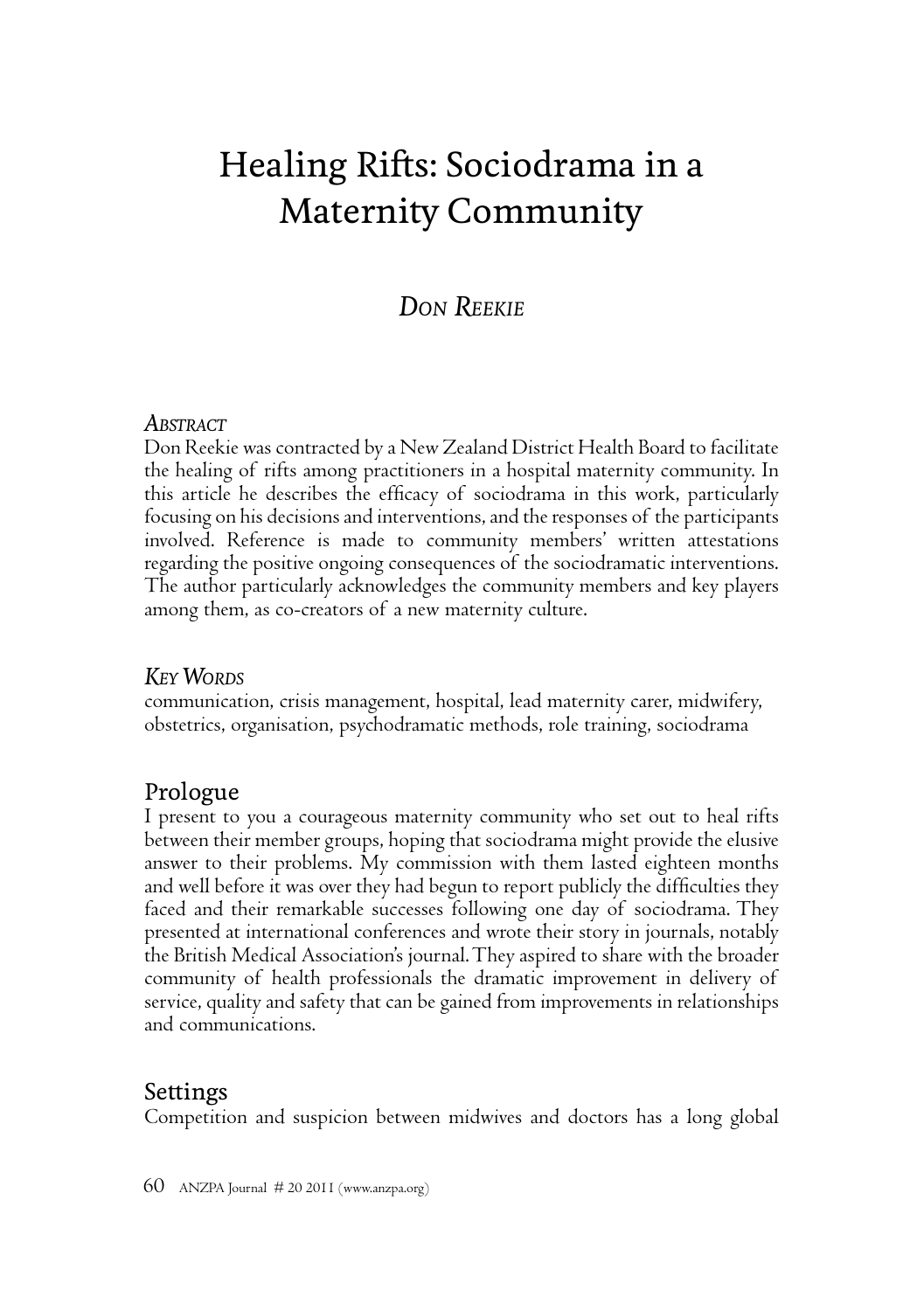history. Medical practitioners gained ascendancy in the Western world, with midwives widely regarded as the handmaidens of obstetrics. A unique twist was given to this situation in New Zealand by the 1990 Nurses Amendment Act, which authorised midwives to provide lead maternity care equal to medical practitioners. Mistrust on the part of many medical practitioners intensified when midwifery education no longer required a nursing qualification as a prerequisite. The 'new breed' of midwives was highly equipped for their task in the eyes of the midwifery profession, but did not conform to traditional hospital or medical culture. In the words of journalist Leah Haines (2009) "Health and Disability Commissioner Ron Paterson described the difference as obstetricians taking a 'risk-averse, interventionist approach' and midwives 'a less-interventionist approach, to allow the normal physiological process of labour to proceed'".

The tensions played out in maternity care contexts, often resulting in poor professional relationships and a search for remedies. A public report by the hospital with which I was involved, presented to delegates of an Australasian women's hospitals' conference, owned that "For a number of reasons . . . it was clear that relations between the various providers of care at their hospital were at an all time low . . . a group of 27 independent midwives wrote to the Managers of the Maternity Hospital expressing concerns and requesting a meeting. This was the first move towards positive communication and reconciliation. The response was, in public hospital terms, unconventional . . ." (Thomas & Stacey, 2002).

#### Beginnings

It was a Lead Maternity Carer (LMC) midwife who suggested a sociodramatic intervention with the entire maternity community. The community's agreement told me the level of their desperation and courage. The clinical director was passionate about bringing compassion and good relations into hospital practice. He advocated openness, mutual respect and cooperative practice, although some of his colleagues regarded his vision with suspicion. The hospital general manager was collaborative and widely trusted as having her 'feet on the ground'. She and her staff valued the clinical director highly.

As an observer I sat in on a senior staff meeting that included LMC midwives, the District Health Board (DHB) head of obstetrics, DHB members and Maternity Consumers Council (MCC) representatives. All were committed to progressing collaboration although there was no specific mention of the planned sociodramatic intervention, nicknamed by then the Big Day Out. I met with the clinical director and hospital manager on a regular basis thereafter.

#### Decisions

In order to assess and plan, I met with a number of small groups. The first, a representative microcosm of the organisation, urgently wanted improved services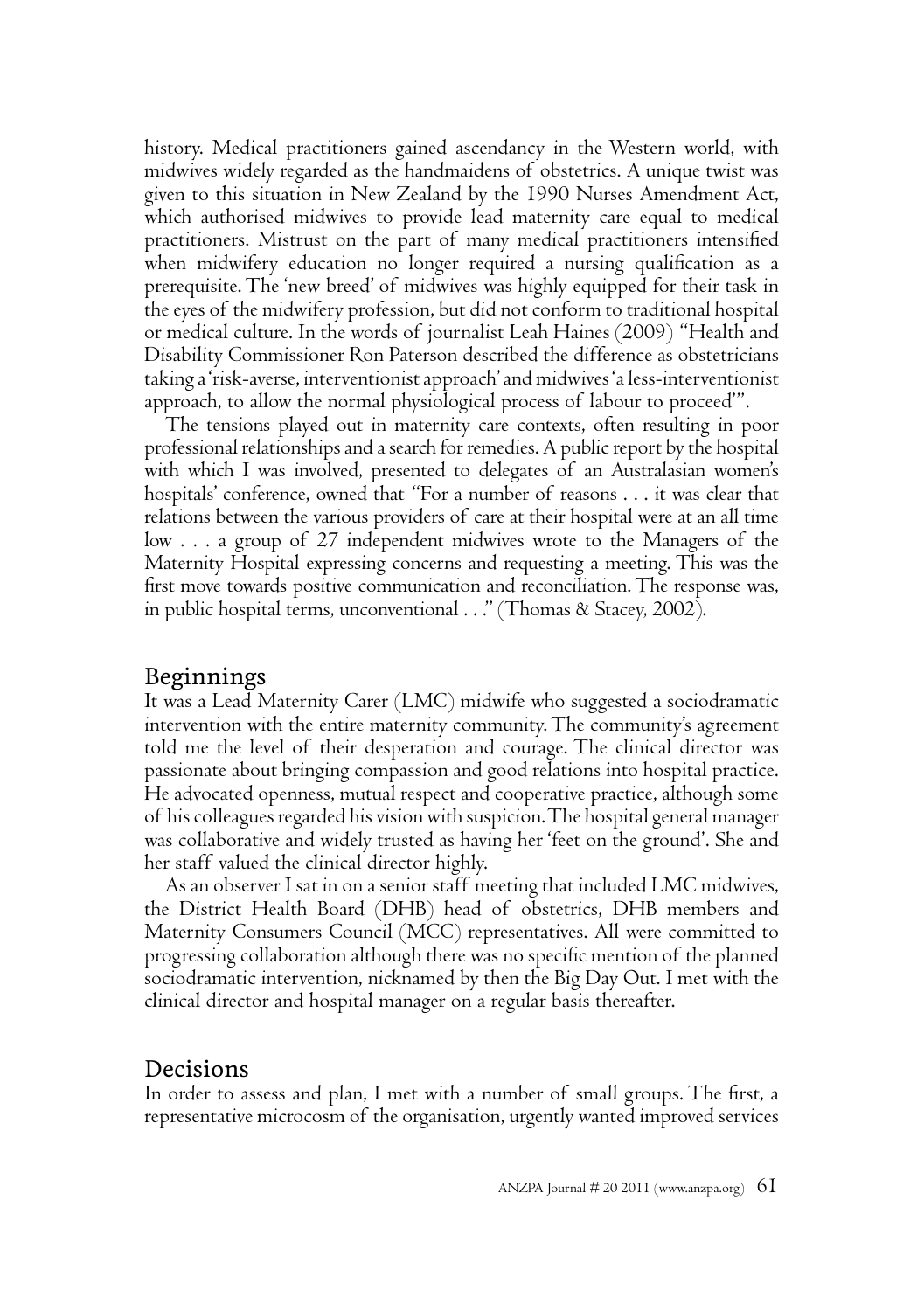and collaboration but could not see a common pathway forward. A group of midwives was keen to have a Big Day Out while a group of obstetricians was intent on stopping it, fearful that a facilitator without understanding of "surgical crises at 2am" would make matters worse.

Following are the areas I assess when making decisions about sociodramatic interventions and the conclusions that I came to in this case.

- 1. Discomfort, Vision and Hope (See Camson, 1995; Dannemiller, 1997; Dannemiller & Jacobs, 1992)
- *The maternity community was in severe discomfort. Each group held to its own visions.*  2. Strength of Relationships
- *The leaders were creative and courageous with mutually positive relationships with one another and each stakeholder group.*
- 3. Appropriate Authority  *There was no doubt that the DHB had authorised and expected the professionals to produce effective collaborative practices.*
- 4. Proximity, Purpose, Identity and Values  *Proximity between the groups was apparent but they had splintered into distinct identities. Values varied but each was predicated on the good of mother and child. The groups lacked a focus on a common purpose and needed to develop mutual trust.*
- 5. Legitimising by Marking: Outsiders to organisations, including facilitators, are aliens and need to be legitimised by a respected leader to be accepted<sup>1</sup>. .

 *I proposed that the hospital manager open the Big Day Out.*

- 6. Diagonal Slice Representative Microcosm: A diagonal slice group as a microcosm of a community provides a useful representation and can precipitate an expectation that percolates through the community.  *My meeting with such a group revealed that there was a desperate longing for common purpose and identity.*
- 7. A Further Decision Centred on Attire  *I wore suit and tie. I had heard speculation that I would be a 'touchy feely' character wearing crystal beads and kaftan.*

There was full acceptance that all groups in the maternity community including mothers, LMCs, pediatricians, DHB members and MCC members would be at the Big Day Out. Ahead of the day, I had invited each professional group to write a collective statement about their particular contribution to successful maternity, and their understanding of other groups' contributions. I believe this assisted the development of appreciation and amenability within and between the groups.

## Big Day Out

*In this section I will narrate the sociodrama in present dramatic tense as it unfolded, interweaving italicised asides to the reader throughout.*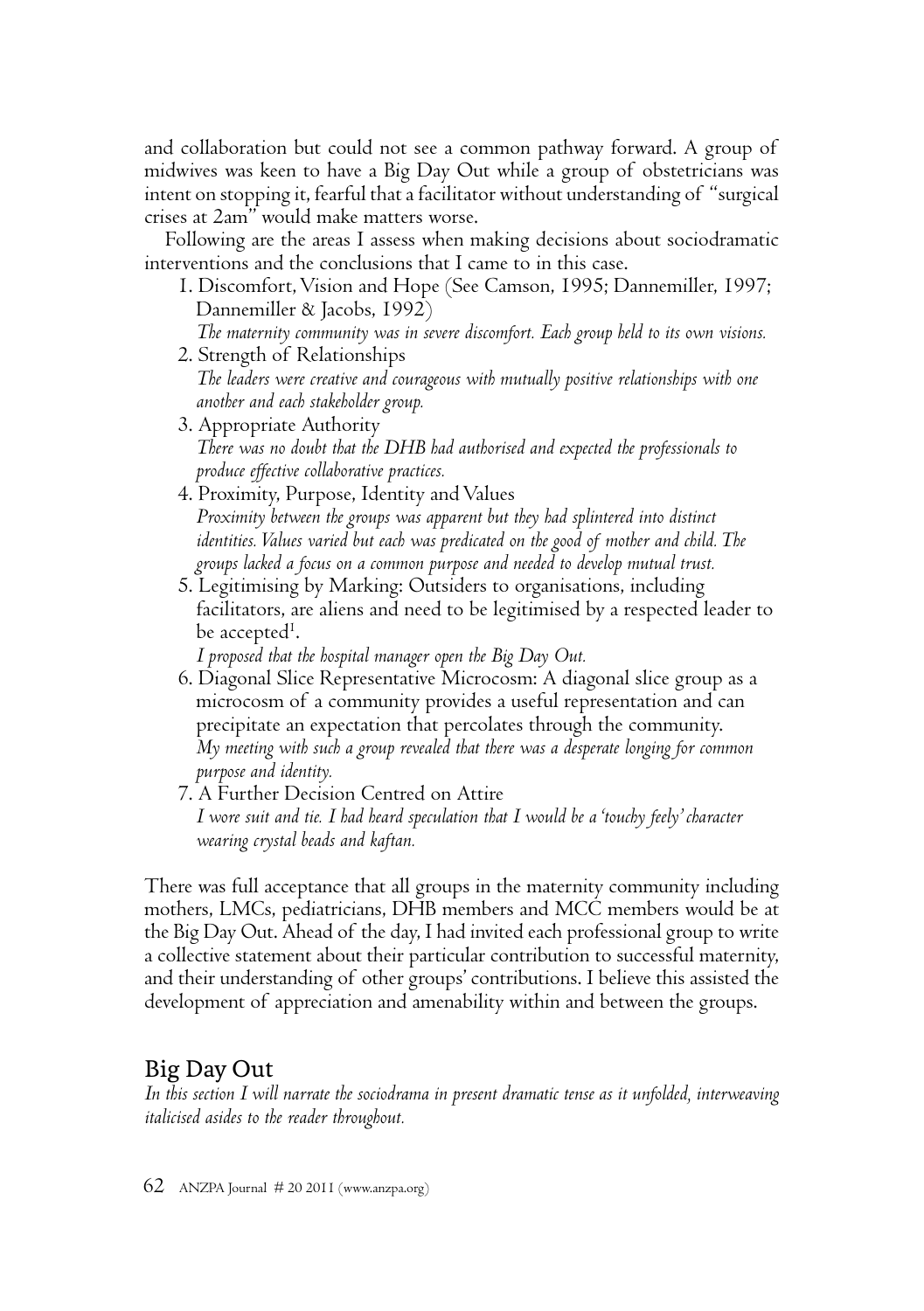The venue for the Big Day Out is in a conference centre away from the hospital. I set out an elongated oval of a hundred chairs in its large room. Over the next twenty minutes seventy participants arrive. We start promptly. I am acutely aware that everyone sees me as 'on trial' but even with their doubts they want the day to work. I am deeply conscious of this work's importance, the common valuing of mother and baby, and trust myself and the group. In consultative mode, the hospital's general manager sits beside me and introduces me. Her 'marking' me is crucial to my being accepted by some participants.

#### *I have previously applied sociometry, sociodrama and role training in large organisational groups and I am certainly not daunted.*

I begin. "Let's put out three chairs. This is a chair for a baby, this a chair for a woman, this a chair for a man. Now let us have a few minutes silence and recognise that what we are about today is the sacred moment of birth that centres on these three people." The silence is palpable. I let it continue. After a little over two minutes I say, "This is what this day is about, the success of this moment, the birth of a baby".

I continue. "Okay, we will clear these chairs to bring other chairs onto the floor. We are going to follow a woman through her pregnancy from the moment of conception to the moment of birth. What is it we know she is likely to ask? Who will she ask and what information will she be given? Let's start when she knows she has conceived." Participants put out chairs to represent the various people responding to the mother-to-be, the midwives, GPs, mothers of mothers, friends and obstetricians. Some participants sit on the chairs and represent the people they have named. Sometimes others volunteer to sit for those named. Others suggest alternative responses. By the close there are about forty-five peopled chairs.

*You may notice that I removed the chairs for mother, baby and father. I had considered maintaining an empty chair as a focus for a typical mother, but deemed it unnecessary as this drama is about the carers' responses and their differences. I know my beginning has made 'mother' vitally present. This large group was unfamiliar with role enactment and even a light exploration of typical though diverse responding was likely to evoke powerful experiences.*

Halfway through this process an LMC midwife suggests a question that an expectant mother might ask, and then provides a midwife's answer. An obstetrician intervenes to provide what he sees as the 'correct' answer. Their colleagues know these two have had a fierce conflict in the past over a mother's care. The group freezes. Anxious glances flit around the room. All eyes turn towards me. The room is electric.

I kneel beside the man, a little behind his shoulder. I ask, "Are you willing to have me coach you?" He shifts uncomfortably, says "Yes", adding "But what does that mean?" 2 I say, "You've listened to what she said and you've given your opinion. You've given your advice, making a suggestion. You have a different view of things".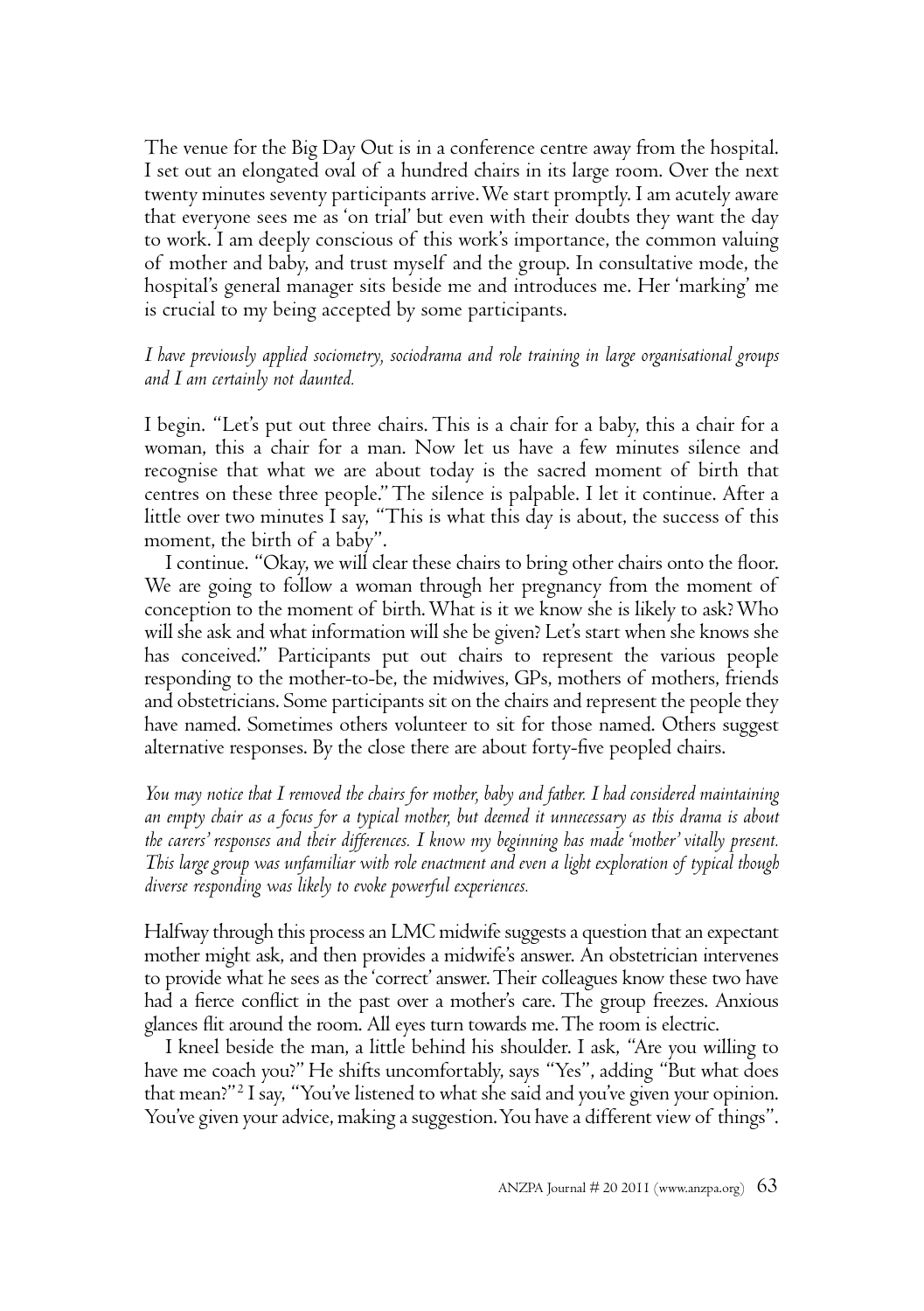He agrees. I go on. "How about you try this way. First you make quite sure you know what she has said. You need her to know that you want to discover whether you heard her correctly. So, tell her what you believe she said". He proceeds to do this. "Now ask her 'Have I heard you correctly?'" He does that. To his surprise she says, "No. That isn't what I said. It's certainly not what I meant".

I coach him further. "Now you say to her 'I mustn't have heard you correctly. Could you please tell me again?'" He does this. As she tells him what she has said the whole group breaths out and then in. I say to him, "See if you have got what she is intending to say. Find out by telling her what you've heard". He retells and she agrees he has "pretty well got it". I say to him, "But you have a different opinion to her. You think you understand what her view is, but yours is different". He agrees, "Yes, that's right". I say, "So now tell her that you have a different opinion to hers". He does. "Now go on from there and tell her how she might view it differently. Give her your reasons for taking a different view". After that I ask the midwife to repeat to him what he is proposing. He agrees she has heard him correctly. She states her position while acknowledging the usefulness of some of the points he brings forward.

The room is crackling with amazed excitement. Eyes acknowledge others across the room. Faces signal something is changing. He is not as far away from her as he had thought. The participants are beginning to believe change can happen.

For weeks afterwards they say to one another, "That was the moment!"

*When the group froze, I was alert and free. My mind focused on the relationship between two people and their community. The requirements of my professional association, The Australian and New Zealand Psychodrama Association, are strongly alive in me. "The producer trusts being with themselves moment by moment and has a sense of adequacy through experiencing their spontaneity and creativity. This is in contrast to feeling powerful as a result of the impact of their knowledge of techniques and theory on a . . . group" (ANZPA Board of Examiners, 2011:11).*

The group has focused intensely on a typical woman's pregnancy. The session concludes with enthusiasm high. They speak of seeing one another somewhat differently now. There is astonishment that they can discuss this area with strong commitment but without antagonism.

Tea break taken, I invite the participants to form small groups with others they identify with, discuss their communal goals and write them on large sheets of paper. Then in new mixed groupings I ask them to record ideas for achieving those goals. The statements viewed, participants gather to discuss the morning's achievements with a neighbour. I share my intention to explore typical scenarios in the life of their hospital throughout the afternoon. There is a buzz of interest.

In the afternoon I produce rolling sociodramatic enactments with role training elements. We set out typical scenes where tensions occur. Many are in the labour room in the middle of the night. One after another, staff members come forward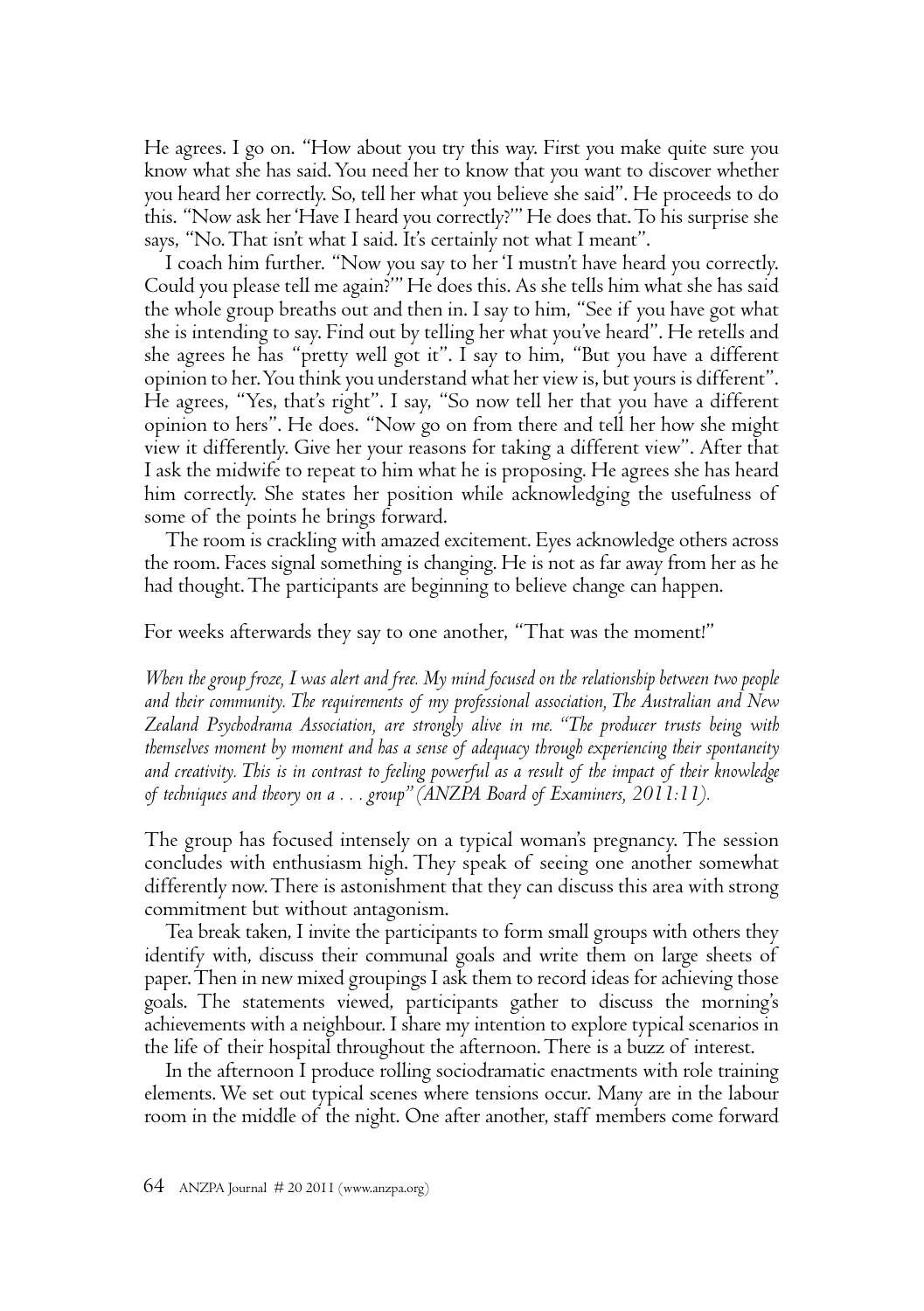to review a scene. Each one receives acknowledgement. None is alone with their experience. Others become actors for the first-actor, often playing a member of their own profession and at times standing in unfamiliar shoes. They role reverse between the characters of the scene. Audience members make recognition and offer commentary. They suggest alternatives and step into scenes. Coaching, with mirroring and brain storming alternatives in action, open up new possibilities.

A midwife describes feeling demeaned when an obstetrician arrived at her request and "He took over". She sets the scene, which others enact with her. Mirrored in a re-enactment she witnesses herself standing aside subserviently when receiving the doctor, which results in an authority vacuum. Through role training she develops her professional autonomy. As an *effi cient hostess* she can now summarise the situation, stating the specific assistance she seeks. Obstetricians, anaesthetists and midwives become her obstetrician and all are easily cooperative. Her authority meets his appropriately.

A scene where a doctor feels it necessary to be authoritative in guiding a mother provokes speculative alternatives from several doctors in the audience. Midwives and mothers spontaneously enact radically different approaches. The doctor experiments without shame, finding ways to communicate that are open and satisfying.

At the end of the Big Day Out the sharing and discussion is positive and optimistic. The participants commit to a regular maternity community forum. There are no other promises but many expressions of a willingness to experiment.

In the weeks that follow, the hospital manager and the clinical director hear many reports of success. The maternity community members are cooperating with good humour in challenging situations.

#### Learning through Crises

As a result of the achievements of the Big Day Out, the maternity community forum was established. Built on goodwill and experimentation, it met monthly. My role was to coach the chairperson and group members, either by their or my initiative. When a community overcomes significant challenges, as this group had done, there is then further development. They learn to trust their efficacy, grow towards openness, realise individual capacities and strengthen interdependence. All these developments were furthered as the forum faced and overcame a series of crises in the following months.

#### *First Crisis: Representation of Mothers*

The manager invited two mothers to the first forum meeting, known to her through successful resolution of complaints. After speaking of their birthing experiences, in one case with bitter comment regarding a midwife, they excused themselves and left early. The midwife was present and raised her concern at mothers attending professional consultations. Several agreed that lay people could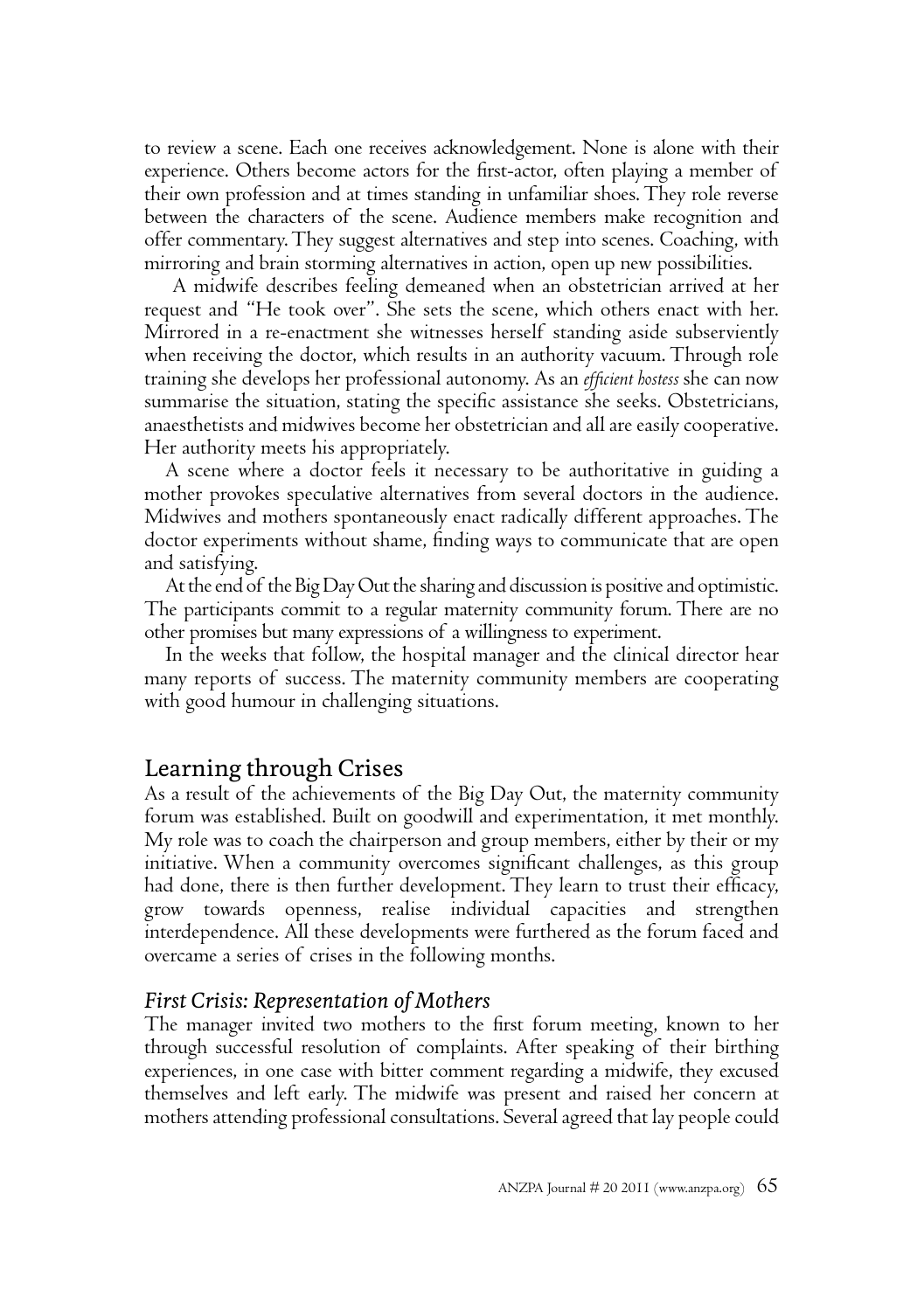gain or contribute little to medical discussions. Others expressed discomfort at such restrictiveness. My view was that mothers should be forum members once they were representative of a wide range of birthing experiences. A mothers' forum was formed with help from the local Parents Centre and Plunket group. A research midwife skilled in liaison worked with them and representatives of the mothers' forum attended the maternity forum from then on.

## *Second Crisis: Cultural Accessibility*

The maternity day clinic, which had worked hard to become culturally accessible, proudly reported their improvements to the forum. However, at the following meeting the Pacific Island Midwife Advisor reported that Pacific Island mothers experienced the clinic as alienating. I coached an uncomfortable forum group to choose a small group to meet with the clinic director. They would also open discussions with the midwife advisor and a group of Pacific Island mothers to find ways of extending the gains already made. The forum accomplished this successfully.

## *Th ird Crisis: Recognition of the Midwifery Profession's Training*

A midwife, reporting a new edict requiring validation of competence from the DHB's anaesthetics department for midwives to administer epidurals, urged the forum to gain acceptance for midwifery's own professional training and validation practices. The forum agreed and the hospital general manager raised the matter with the CEO of the DHB, its departments of midwifery and anaesthetics and its solicitor. Through December and January efforts to gain approval from all parties dragged on. I coached the manager and clinical director regularly, urging them to push the system. I asserted that the fledgling forum's trust levels would fracture if it did not receive a response within two months. Eventually the DHB accepted the proposal and the forum members discovered that their consultations and actions could make a difference.

## *Fourth Crisis: Working with Power Diff erentials*

In response to a health professional's proposal, a senior DHB leader explained in a kindly and conciliatory way what he considered were the real needs of a situation. I intervened instantly, inviting the senior person to explore available options. I suggested he begin by taking the view that the other person might be differently informed, rather than inadequately informed. I coached him to appreciate her view as having intent and purpose. I pointed out that a communication offered in an explanatory form cannot avoid being dismissive. In this instance the group saw that there was substance and usefulness in the proposal, in spite of the senior man being closer to the centre of power, policy and history. At the next meeting, the chairperson caught himself offering an explanation before checking out intent and purpose. He was quick to use the learning from the previous forum, recognising the dynamic and retracing his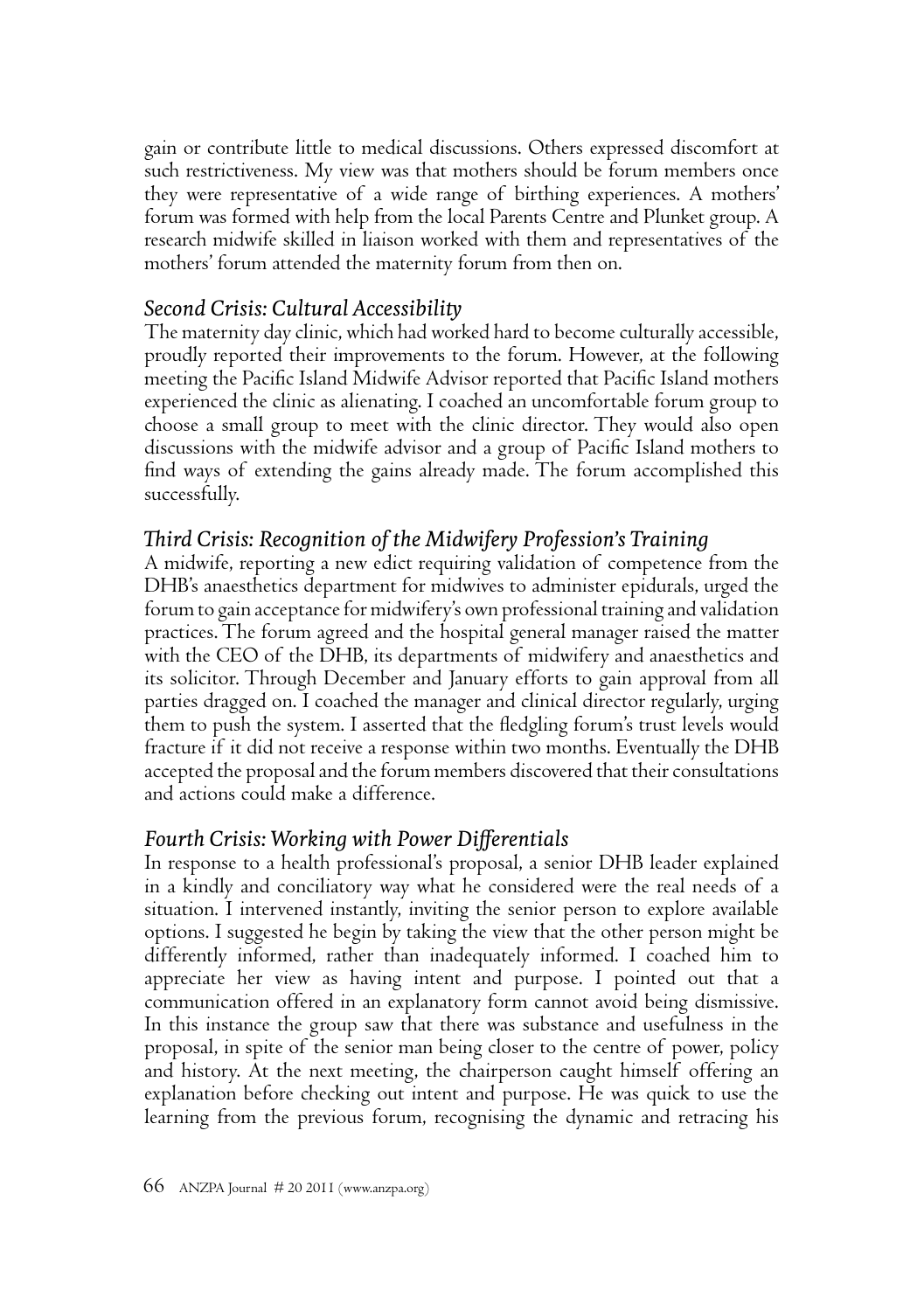steps. The readiness of those with greater power to bend their habits to an openness that values contributions from everyone led to robust participation.

Forum members themselves were more conscious of their success in forming action groups with report times that reviewed, developed and reformed their collective practice. Notable among them was an autonomous quality improvement team. These small groups not only accomplished their tasks, they built close, strong relationships between the professional groups.

#### **Reflections**

This is the only time an organisation has engaged me specifically for sociodrama. I approached the work expecting that the maternity community members were intelligent, compassionate, sensitive to the human spirit and committed to mothers and babies. I appreciated that birthing affirms life and accepts the reality of death. I took a whole group focus with values central to working with relationships. In becoming an audience to a staged drama of their community's life and then actors in that story, the community members oscillated between participator and spectator. They were courageously experimental, opening up to consultation and care with one another.

Psychodramatic wisdom indicates that when a community intent on building cooperative practices becomes an audience to itself, it inevitably lays bare its shared life and variety of values, re-experiences its tensions and takes hold of hot coals of conflict. In my work with this community, I set out to promote respect for others' priorities, consideration for their disparate motivations, and the discovery of shared values. I did not invite a sociodramatic question, but one was implicit. How can mothers, LMC midwives, hospital midwives and hospital medical staff work together effectively? The answer has been lived now for a full decade. I am confident that this community, reviewing and visioning together will potentiate its identity, its belief in a future and its realisation 'We are in this together'.

#### Epilogue

The hospital's first public report to delegates of an Australasian women's hospitals conference affirmed the efficacy of sociodrama in bringing about dramatic improvement on every measure.

*A facilitator was employed who by training and experience with sociodrama, using psychodramatic methods, was able to guide a conversation including everyone's personal experiences, values, and attitudes. Replay of actual or typical incidents were set out and preferred practice explored. The focus was on the rights of the mother and baby and the role of the professionals to see this as a priority. It was seen by all as a success in opening the channels for communication.*

Thomas & Stacey (2002:5)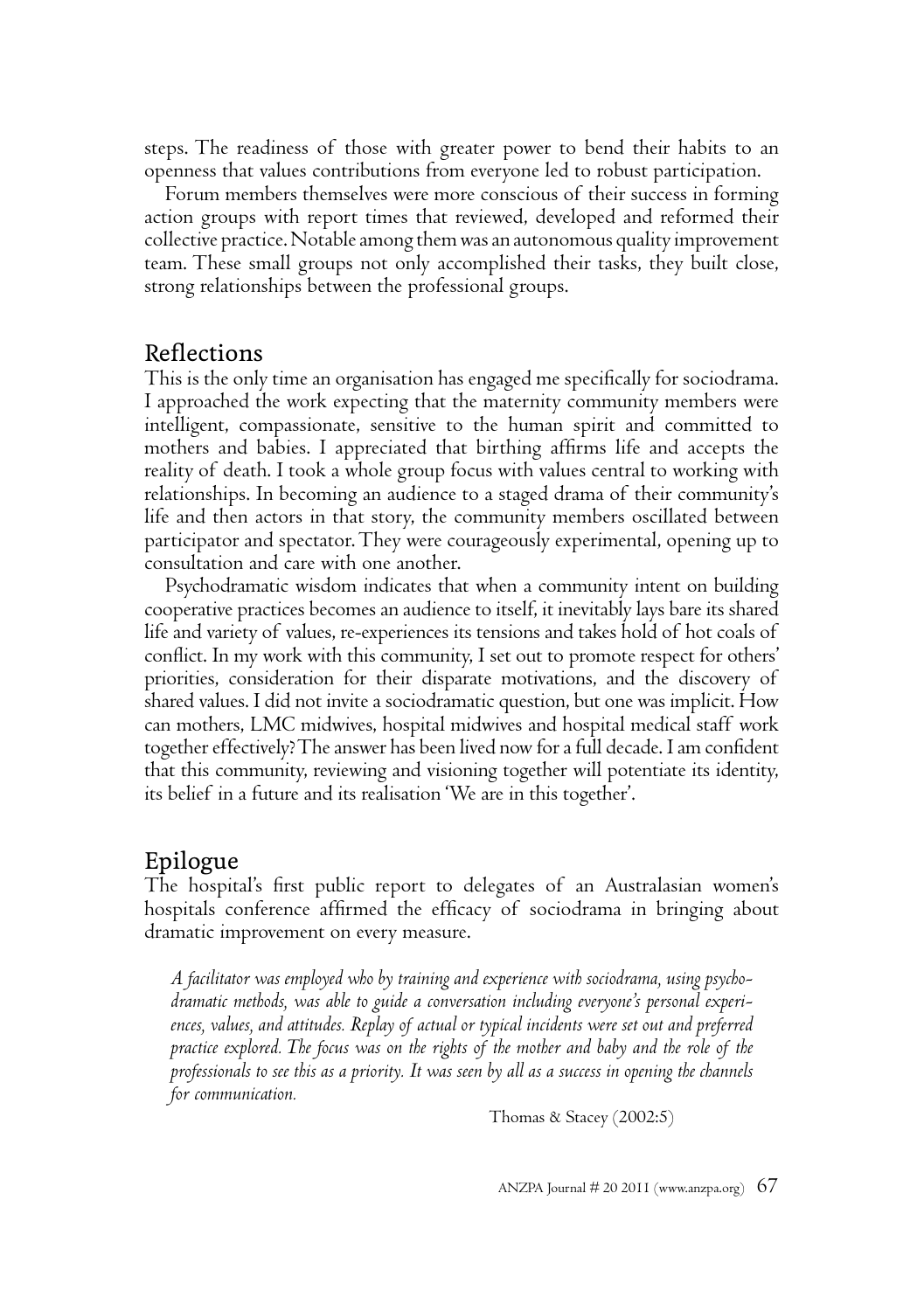It is not very often that a client group attests to the efficacy of sociodrama in an international journal. In their writing, these authors noted that many were fearful in the lead up to the Big Day Out. However:

*Participants role-played labour room crises, slowing down time to allow exploration of*  interactions, behaviours, beliefs and difficulties in communication. At times, the tension *was electrifying . . . A midwife, role-playing an obstetrician, declared . . . Now that I know we share values, it will be much easier for us to work together in the future' . . . a monthly, multidisciplinary Maternity Forum — helped by the same facilitator — was agreed. Forum members continued to confront and modify beliefs about others' behaviour*  and received and acted on feedback about their own. The first Forum was characterized by more conflict and heightened emotions. Feedback from the facilitator allowed us to recognise *our behaviour and explore the often-false beliefs underlying our reaction.* Youngson, Stacey & Wimbrow (2003:398-399)

*Our experience suggests that understanding your own and others views and beliefs; valuing others' contributions and being open to challenge are as important to quality improvement as the possession of robust data if the aim is to make changes to working practices that lead*  to significant improvements for patients . . . Effective leaders focus efforts on creating new *experiences that challenge personal beliefs and lead to new behaviours and new results. In adulthood, personal beliefs are relatively fi xed and require a signifi cant emotional event to change. In the role-play workshop and subsequent forums, we intervened in a dramatic way to expose confl icting beliefs and create new, shared experience that reinforced common goals and collaborative behaviours. None of this is for the faint-hearted! Courage was required to manage high levels of interpersonal confl ict, anger and blame but the expression of strong emotion was a necessary part of the process in changing beliefs.*

Youngson, Stacey & Wimbrow (2003:400)

The positive outcomes of the Big Day Out were even reported in the *New Zealand Listener* eight years after the event.

*. . . something extraordinary happened. Relationships healed, caesarean rates fell to 15%, and babies … went from having some of the worst health outcomes immediately after birth to having the best in Australasia.*

Leah Haines (2009:14-15)

I have been in somewhat of an ethical conundrum regarding my wish to name this maternity community. On the one hand I have had to consider the confidentiality requirements of the *ANZPA Journal* while on the other my ethical duty to reference writers. The community deserves to be heralded strongly. A Crisis in Maternity Services: The Courage to be Wrong was their article leading into the 2004 Quality and Safety in Health Care Conference. The courage to be wrong is a proud and honourable watchcry for this healthcare community. They

68 ANZPA Journal # 20 2011 (www.anzpa.org)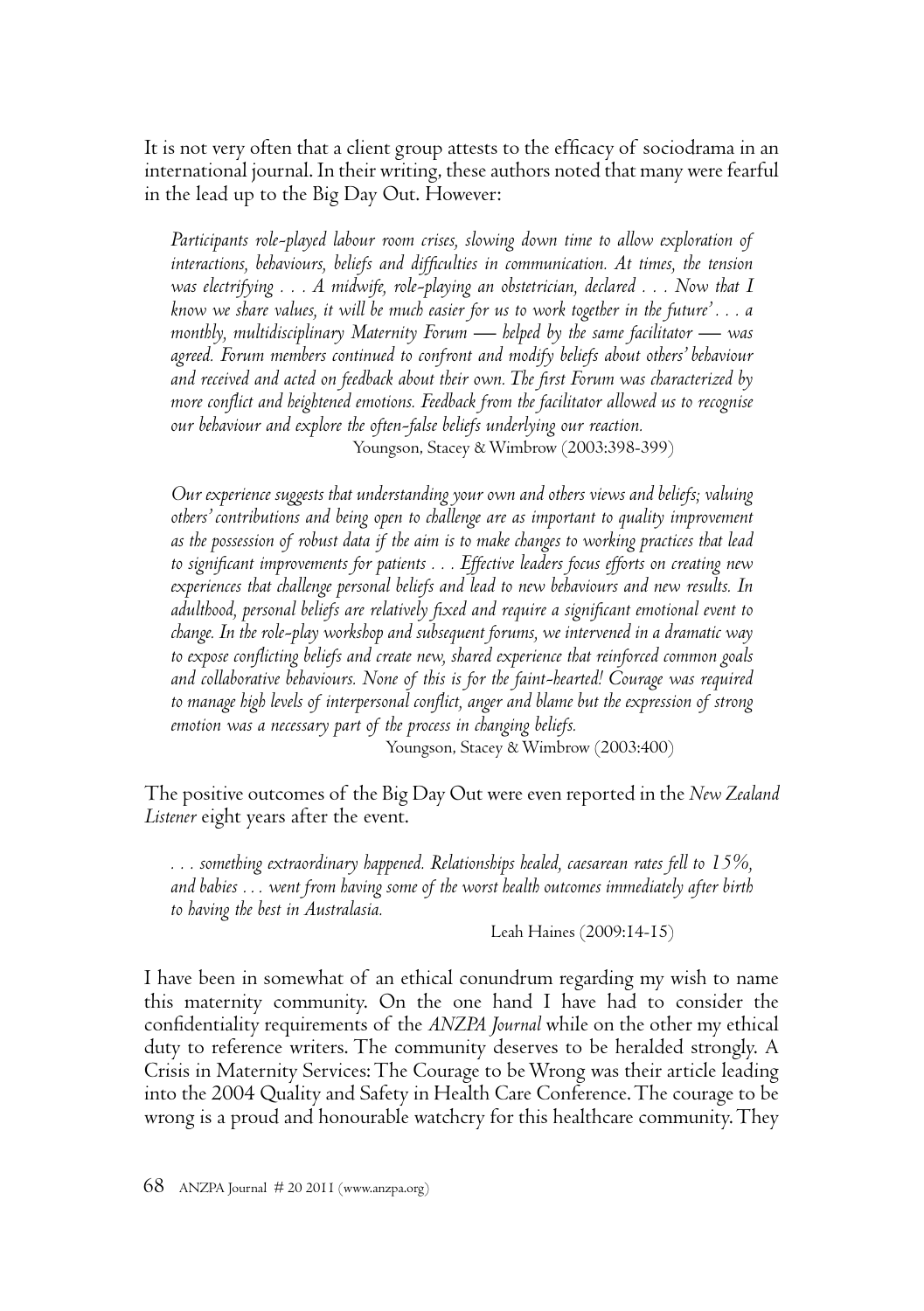determined to be open with clients and wider communities regarding their failures and successes. This ethic led them to banish blame with naming and shaming, and to create a community that takes responsibility for each failure through thorough, open enquiry and shared learning.

The community is richly entitled to be proud of the achievements of the Big Day Out and the developments that followed it. Everyone contributed with vigour and unrelenting determination. Hospital and community midwifery leaders made wise and powerful contributions. The hospital's general manager and her clinical director deserve particular mention. The mothers' forum was a great strength. The maternity forum worked diligently to create a positive culture. More recently the forum itself has been retired, and management structures and personnel have changed. The community's goodwill and mutual trust though have stood the test of time. New challenges and initiatives will no doubt continue to occur.

#### Postscript to the Epilogue

I was delighted to receive acknowledgement of article drafts and a personal endorsement from a key participant in these events. Speaking of the results of the sociodramatic interventions, he writes:

*The goodwill and collaborative relationships in maternity persist strongly to this day, as do the excellent clinical outcomes. Almost all of the same players are still there. I have resigned from the DHB and had a touching farewell from people connected with the maternity service. About 25 met for dinner, including many of the participants in the original big day out. The self-employed LMC, who initiated the joint letter to management, and was so courageous in the big day out, became my daughter's midwife. The things I learned from you have been widely applied and taught to others.* 

R. Youngson (Personal Communication, 2011)

#### *END NOTES*

1. In ethology I learned that troop and pack animals will accept aliens only when marked by their leaders, who physically put their scent on them. I have noticed that people are only likely to accept and receive from an outside facilitator or trainer if their organisation's leader has properly introduced and taken responsibility for them being there.

2 . When working sociodramatically, we have the resource of Jacob Moreno's (1977) spontaneity development theory to assist us. He provides clues to making incisive assessments of the underlying motivations of role interactions. Sociodramatic attention is primarily focused on the whole group, its interactive networks, cultural patterns and common and disparate values. A specific interaction may invite a zoom in on an individual for open investigation. The approach taken by the director will determine the likelihood of an open response. The director's ability to recognise the level of spontaneity and the phase of spontaneity development to which the person